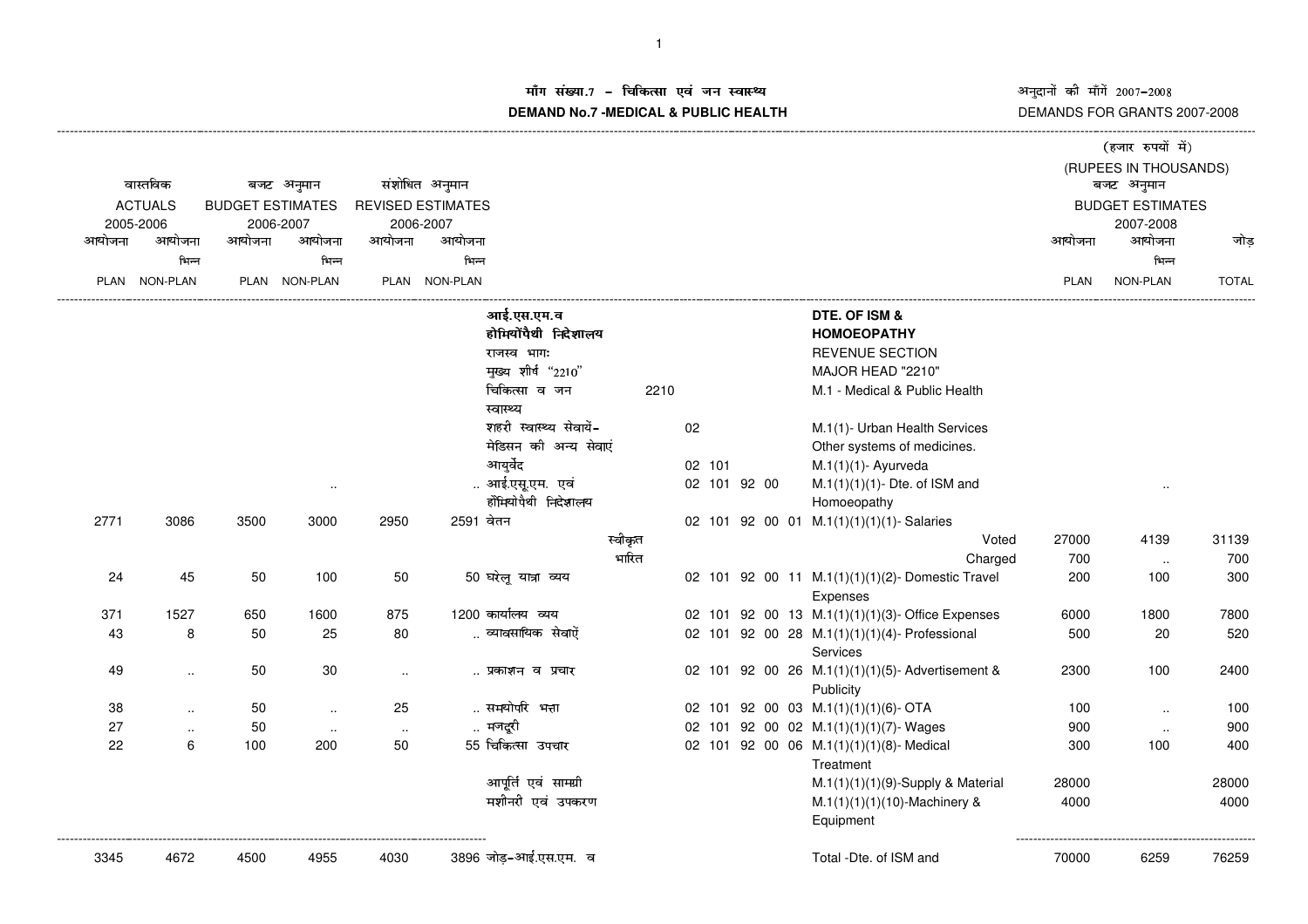# अनुदानों की माँगें 2007-2008 अनुदानों की माँगें 2007–2008<br>DEMANDS FOR GRANTS 2007-2008

### ग संख्या.7 – चिकित्सा एवं जन स्वास्थ्य<br>IAND N- 7 MEDIOAL 8 DUBLIOUEALTIL **DEMAND No.7 -MEDICAL & PUBLIC HEALTH**

----------------------------------------------------------------------------------------------------------------------------------------------------------------------------------------------------------------------------------------------------------------------------------------------

|             |           |                  |               |        |                          |                              |                                                 |         |        | (हजार रुपयों में)       |              |
|-------------|-----------|------------------|---------------|--------|--------------------------|------------------------------|-------------------------------------------------|---------|--------|-------------------------|--------------|
|             |           |                  |               |        |                          |                              |                                                 |         |        | (RUPEES IN THOUSANDS)   |              |
|             | वास्तविक  |                  | बजट अनुमान    |        | संशोधित अनुमान           |                              |                                                 |         |        | बजट अनुमान              |              |
|             | ACTUALS   | BUDGET ESTIMATES |               |        | <b>REVISED ESTIMATES</b> |                              |                                                 |         |        | <b>BUDGET ESTIMATES</b> |              |
|             | 2005-2006 |                  | 2006-2007     |        | 2006-2007                |                              |                                                 |         |        | 2007-2008               |              |
| आयोजना      | आयोजना    | आयोजना           | आयोजना        | आयोजना | आयोजना                   |                              |                                                 |         | आयोजना | अायोजना                 | जोड          |
|             | भिन्न     |                  | भिन्न         |        | भिन्न                    |                              |                                                 |         |        | भिन्न                   |              |
| <b>PLAN</b> | NON-PLAN  |                  | PLAN NON-PLAN |        | PLAN NON-PLAN            |                              |                                                 |         | PLAN   | NON-PLAN                | <b>TOTAL</b> |
|             |           |                  |               |        |                          |                              | Homoeopathy                                     |         |        |                         |              |
| 3345        | 4672      | 4500             | 4955          | 4030   | 3896                     | स्वाकर                       |                                                 | Voted   | 69300  | 6259                    | 75559        |
| $\cdots$    | $\cdots$  | $\cdots$         | $\cdots$      | . .    | $\sim$                   | भारित                        |                                                 | Charged | 700    | $\cdots$                | 700          |
|             |           |                  |               |        |                          | स्वास्थ्य<br>ਟੇਸ਼ਹੇਸ਼ ਸੇਗਾएਂ | $M.1(1)(1)(2)$ - Health care services<br>of ICM |         |        |                         |              |

देखरेख सेवाएं बाद करने के बाद पर प्रकाश करते हैं। इस प्रकाश के बाद प्रकाश की SM

2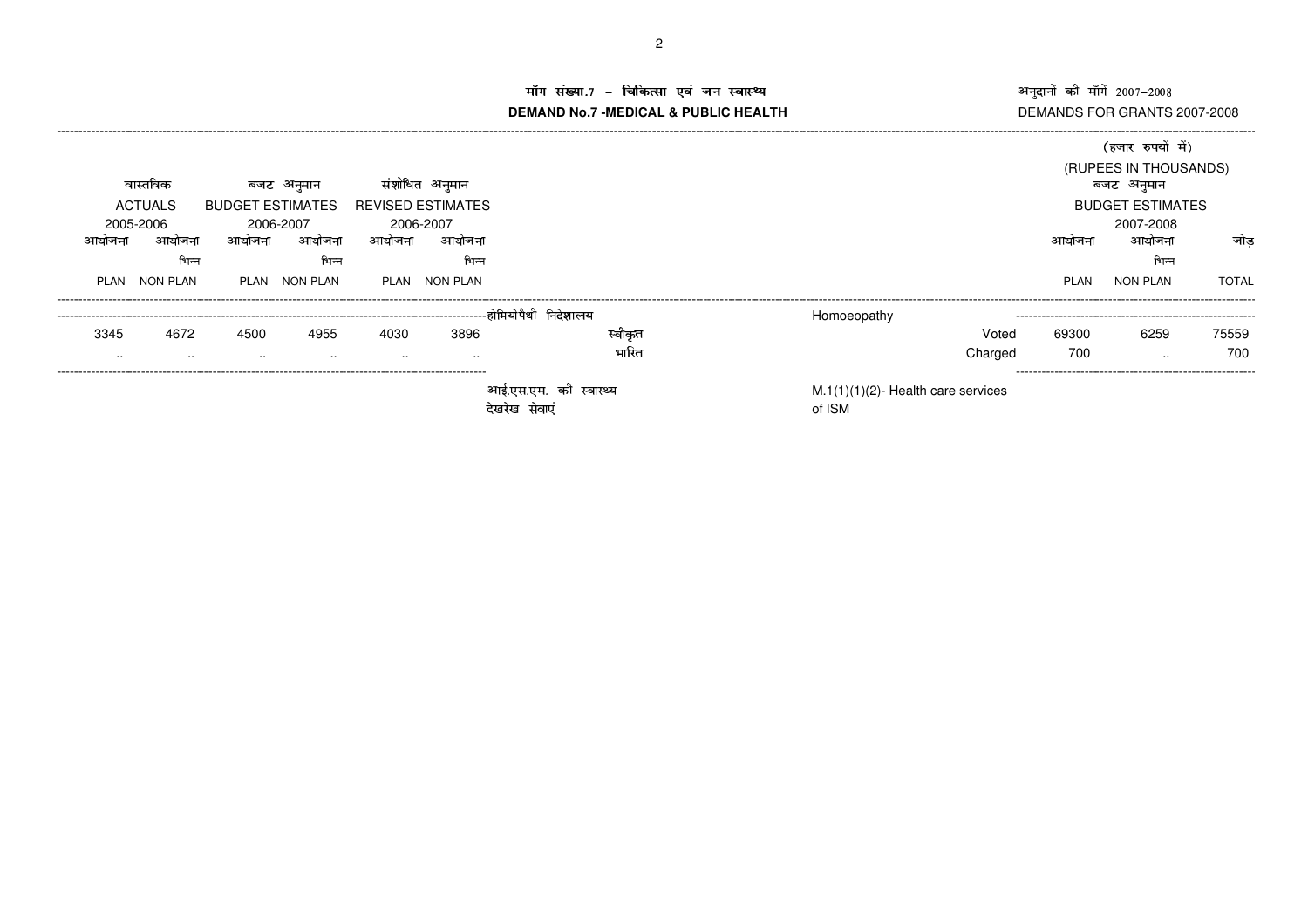अनुदानों की माँगें 2007–2008 ©ª§ª«¬®¯ª°±«¬ <sup>²</sup>³³´µ <sup>²</sup>³³¶ DEMANDS FOR GRANTS 2007-2008

# ाँग संख्या.7 – चिकित्सा एवं जन स्वास्थ्य<br>|AND N= 7 MEDIOAL 8 DUDLIO UEALTIL **DEMAND No.7 -MEDICAL & PUBLIC HEALTH**

|        |                      |                         |                      |        |                          |                                                                    |         |  |  |                                                              |             | (हजार रुपयों में)       |              |
|--------|----------------------|-------------------------|----------------------|--------|--------------------------|--------------------------------------------------------------------|---------|--|--|--------------------------------------------------------------|-------------|-------------------------|--------------|
|        |                      |                         |                      |        |                          |                                                                    |         |  |  |                                                              |             | (RUPEES IN THOUSANDS)   |              |
|        | वास्तविक             |                         | बजट अनुमान           |        | संशोधित अनुमान           |                                                                    |         |  |  |                                                              |             | बजट अनुमान              |              |
|        | <b>ACTUALS</b>       | <b>BUDGET ESTIMATES</b> |                      |        | <b>REVISED ESTIMATES</b> |                                                                    |         |  |  |                                                              |             | <b>BUDGET ESTIMATES</b> |              |
|        | 2005-2006            |                         | 2006-2007            |        | 2006-2007                |                                                                    |         |  |  |                                                              |             | 2007-2008               |              |
| आयोजना | आयोजना               | आयोजना                  | आयोजना               | आयोजना | आयोजना                   |                                                                    |         |  |  |                                                              | आयोजना      | आयोजना                  | जोड़         |
|        | भिन्न                |                         | भिन्न                |        | भिन्न                    |                                                                    |         |  |  |                                                              |             | भिन्न                   |              |
|        | PLAN NON-PLAN        |                         | PLAN NON-PLAN        |        | PLAN NON-PLAN            |                                                                    |         |  |  |                                                              | <b>PLAN</b> | NON-PLAN                | <b>TOTAL</b> |
|        |                      |                         |                      |        |                          | वेतन                                                               |         |  |  | $M.1(1)(1)(2)(1)$ - Salaries                                 |             |                         |              |
| 5860   | 3119                 | 12900                   | 4000                 | 3900   | 3845                     |                                                                    | स्वीकृत |  |  | Voted                                                        | 14500       | 4693                    | 19193        |
| 333    | $\cdot$ .            | 200                     |                      | 670    |                          |                                                                    | भारित   |  |  | Charged                                                      |             |                         |              |
| 34     | 3                    | 50                      | 20                   | $\sim$ |                          | घरेलू यात्रा व्यय                                                  |         |  |  | 02 101 91 00 11 M.1(1)(1)(2)(2)-Domestic Travel<br>Expenses  | 200         | 20                      | 220          |
| $\sim$ | 18                   | 100                     | 40                   | 100    |                          | कार्यालय व्यय                                                      |         |  |  | 02 101 91 00 13 M.1(1)(1)(2)(3)-Office Expenses              | 1000        | 40                      | 1040         |
| 892    | $\ldots$             | 5000                    | 100                  | 8100   |                          | सामग्री तथा आपूर्ति                                                |         |  |  | 02 101 91 00 21 M.1(1)(1)(2)(4)-Supplies &<br>Materials      | 2500        | $\sim$                  | 2500         |
| 26     | $\cdot$ .            | 100                     | $\cdot$ .            |        |                          | व्यावसायिक सेवाऐँ                                                  |         |  |  | 02 101 91 00 28 M.1(1)(1)(2)(5)- Professional<br>Services    | 100         | $\ddot{\phantom{a}}$    | 100          |
|        | $\ddot{\phantom{a}}$ | 100                     | $\cdot$ .            | 250    |                          | प्रकाशन व प्रचार                                                   |         |  |  | 02 101 91 00 26 M.1(1)(1)(2)(6)-Advertisement &<br>Publicity | 200         | $\ddot{\phantom{a}}$    | 200          |
|        |                      | 300                     |                      | 130    |                          | मजदूरी                                                             |         |  |  | 02 101 91 00 02 M.1(1)(1)(2)(7)-Wages                        | 2000        |                         | 2000         |
|        |                      | $\sim$                  |                      | $\sim$ |                          | समयोपरि भत्ता                                                      |         |  |  | 00 03 M.1(1)(1)(2)(8)-OTA                                    |             | $\ddotsc$               |              |
|        | $\ddot{\phantom{a}}$ | 50                      | $\ddotsc$            | $\sim$ |                          | मशीनरी तथा उपकरण                                                   |         |  |  | 02 102 90 00 52 M.1(1)(1)(2)(9)-Machinary &<br>Equipment     | 300         | $\ddotsc$               | 300          |
| 9      | $\ddotsc$            | 200                     | 200                  | $\sim$ |                          | 50 चिकित्सा उपचार                                                  |         |  |  | 02 102 90 00 06 M.1(1)(1)(2)(10)-Medical<br>Treatment        | 200         | 100                     | 300          |
| 7154   | 3140                 | 19000                   | 4360                 | 13150  |                          | 3895 जोड़-आई.एस.एम.की<br>स्वास्थ्य देखरेख सेवाएं                   |         |  |  | Total - Health care services<br>of ISM                       | 21000       | 4853                    | 25853        |
| 6821   | 3140                 | 18800                   | 4360                 | 12480  | 3895                     |                                                                    | स्वीकृत |  |  | Voted                                                        | 21000       | 4853                    | 25853        |
| 333    |                      | 200                     | $\ddotsc$            | 670    |                          |                                                                    | भारित   |  |  | Charted                                                      |             |                         |              |
| 1424   |                      | 1500                    |                      | 1424   |                          | आर्युविज्ञान शिक्षा एवं<br>भारतीय चिकित्सा पद्वति<br>में प्रशिक्षण |         |  |  | $M.1(1)(1)(3)$ - Medical education<br>and training in ISM    |             |                         |              |
|        | $\cdot$              | 500                     | $\ddot{\phantom{a}}$ | $\sim$ |                          | चरक औषधीय बाग                                                      |         |  |  | M.1(1)(1)(4)- Charak Medicinal<br>Garden                     |             |                         |              |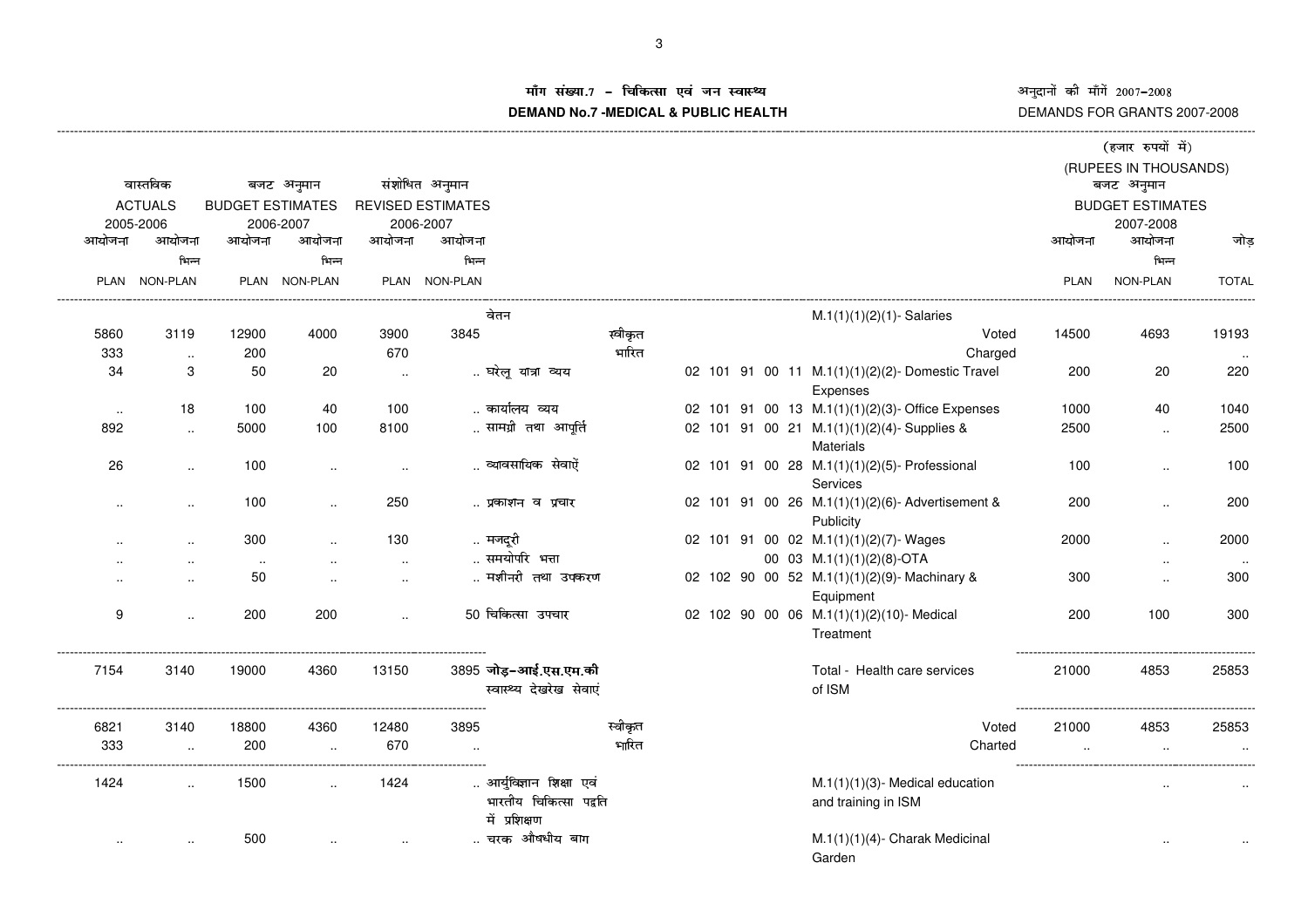# \*+,-/0.1+32 <sup>45</sup> 67689.+:;/<=;>+>?1@AB**DEMAND No.7 -MEDICAL & PUBLIC HEALTH**

|        |                      |                         |                      |           |                          |                            |  |                                                   |             | (हजार रुपयों में)<br>(RUPEES IN THOUSANDS) |              |
|--------|----------------------|-------------------------|----------------------|-----------|--------------------------|----------------------------|--|---------------------------------------------------|-------------|--------------------------------------------|--------------|
|        | वास्तविक             |                         | बजट अनुमान           |           | संशोधित अनुमान           |                            |  |                                                   |             | बजट अनुमान                                 |              |
|        | <b>ACTUALS</b>       | <b>BUDGET ESTIMATES</b> |                      |           | <b>REVISED ESTIMATES</b> |                            |  |                                                   |             | <b>BUDGET ESTIMATES</b>                    |              |
|        | 2005-2006            |                         | 2006-2007            |           | 2006-2007                |                            |  |                                                   |             | 2007-2008                                  |              |
| आयोजना | आयोजना               | आयोजना                  | आयोजना               | आयोजना    | आयोजना                   |                            |  |                                                   | आयोजना      | आयोजना                                     | जोड          |
|        | भिन्न                |                         | भिन्न                |           | भिन्न                    |                            |  |                                                   |             | भिन्न                                      |              |
|        | PLAN NON-PLAN        |                         | PLAN NON-PLAN        |           | PLAN NON-PLAN            |                            |  |                                                   | <b>PLAN</b> | <b>NON-PLAN</b>                            | <b>TOTAL</b> |
| 587    | $\cdot$              | 500                     | $\ddotsc$            | 1125      |                          | सूचना, शिक्षा एवं          |  | 02 101 81 00 42 M.1(1)(1)(5)- Information,        |             |                                            |              |
|        |                      |                         |                      |           |                          | संम्प्रेषण सेवायें         |  | education and communication                       |             |                                            |              |
|        |                      |                         |                      |           |                          |                            |  | service                                           |             |                                            |              |
| 800    |                      | 1000                    |                      | 1000      |                          | भारतीय चिकितसा             |  | 02 101 81 00 31 M.1(1)(1)(6)- Grant-in-aid        |             |                                            |              |
|        |                      |                         |                      |           |                          | पद्वति एवं                 |  | to NGOs for ISM and                               |             |                                            |              |
|        |                      |                         |                      |           |                          | होमियोपैथी के लिये         |  | Homeopathy                                        |             |                                            |              |
|        |                      |                         |                      |           |                          | गैर सरकारी संस्थानों       |  |                                                   |             |                                            |              |
|        |                      |                         |                      |           |                          | को सहायता अनुदान           |  |                                                   |             |                                            |              |
|        |                      |                         | 500                  |           |                          | भारतीय चिकित्सा            |  | 02 101 72 00 31 M.1(1)(1)(7)-Grant-in-aid to      | 6000        |                                            | 6000         |
|        |                      |                         |                      |           |                          | पद्वति के संस्थानों        |  | ISM Institutions.                                 |             |                                            |              |
|        |                      |                         |                      |           |                          | को सहायता अनुदान           |  |                                                   |             |                                            |              |
|        |                      | $\sim$                  | 100                  | $\ddotsc$ |                          | जैव चिकित्सा अवशिष्ट       |  | $M.1(1)(1)(8)$ - Bio-Medical                      |             |                                            |              |
|        |                      |                         |                      |           |                          | प्रबंधन                    |  | Waste Management                                  |             |                                            |              |
| 5960   | $\ddot{\phantom{a}}$ | 1000                    | $\ddot{\phantom{a}}$ | 2500      |                          | अनुसंधान, विकास एंव        |  | 02 101 68 00 42 M.1(1)(1)(9)- Research,           |             |                                            |              |
|        |                      |                         |                      |           |                          | गुणवत्ता नियत्रण           |  | development and quality control                   |             |                                            |              |
|        | $\cdot$ .            | 500                     |                      |           |                          | आर्युवैदिक एवं यूनानी      |  | 02 101 67 00 42 M.1(1)(1)(10)- Health care system |             |                                            |              |
|        |                      |                         |                      |           |                          | के सामान्य चिकित्सकों      |  | with the help of general                          |             |                                            |              |
|        |                      |                         |                      |           |                          | की सहायता से               |  | practitioners of A&U                              |             |                                            |              |
|        |                      |                         |                      |           |                          | स्वास्थ्य देख भाल          |  |                                                   |             |                                            |              |
|        |                      |                         |                      |           |                          | प्रणाली                    |  |                                                   |             |                                            |              |
|        |                      |                         |                      |           |                          | राजकीय आर्युवैदिक संस्थान, |  | M.1(1)(1)(11)- Rajkiya Ayurvedic                  |             |                                            |              |
|        |                      |                         |                      |           |                          | खेड़ा डाबर                 |  | Sansthan at Khera Dabur                           |             |                                            |              |
|        |                      |                         |                      | 195       |                          | वेतन                       |  | $M.1(1)(1)(11)(1)$ - Salaries                     | 2800        |                                            | 2800         |
|        |                      |                         |                      | 10        |                          | कार्यालय ब्यय              |  | $M.1(1)(1)(11)(2)$ - Office Expenses              | 5000        |                                            | 5000         |
|        |                      |                         |                      | 5         |                          | चिकित्सा उपचार             |  | M.1(1)(1)(11)(3)- Medical                         | 50          |                                            | 50           |
|        |                      |                         |                      |           |                          |                            |  | Treatment                                         |             |                                            |              |
|        |                      |                         |                      |           |                          | घरेलू यात्रा व्यय          |  | M.1(1)(1)(11)(4)- Domestic Travel                 | 300         |                                            | 300          |
|        |                      |                         |                      |           |                          |                            |  | Expenses                                          |             |                                            |              |
|        |                      |                         |                      |           |                          | व्यवसायिक सेवाएं           |  | $M.1(1)(1)(11)(5)$ - Professional                 | 300         |                                            | 300          |
|        |                      |                         |                      |           |                          |                            |  |                                                   |             |                                            |              |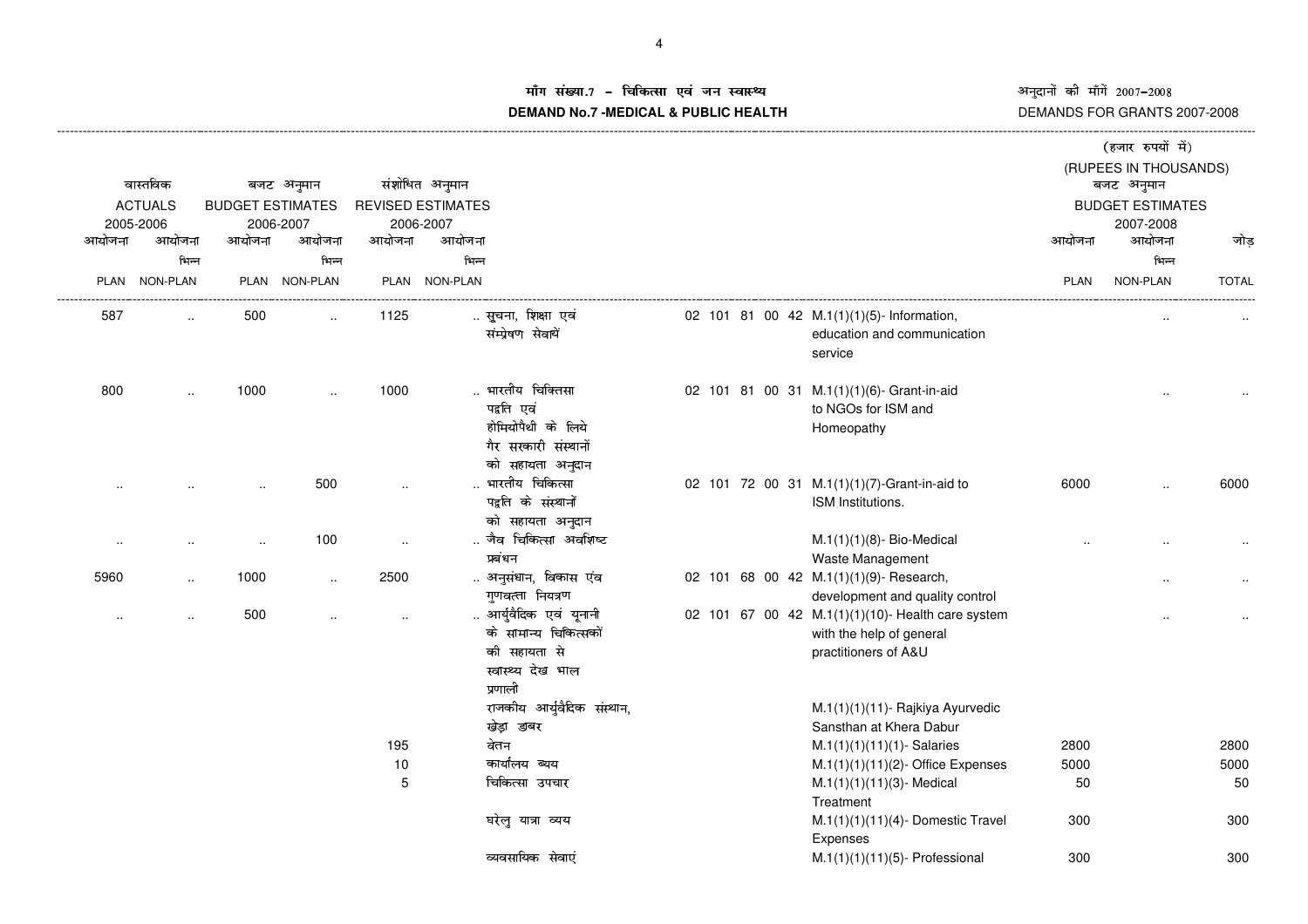# Å। संख्या.7 – चिकित्सा एवं जन स्वास्थ्य<br>IAND N- 7 MEDIOAL 8 DUDLIO UEALTIL **DEMAND No.7 -MEDICAL & PUBLIC HEALTH**

|        |                |                         |               |                      |                          |                          |         |  |  |                                                                  |           | (हजार रुपयों में)                   |              |
|--------|----------------|-------------------------|---------------|----------------------|--------------------------|--------------------------|---------|--|--|------------------------------------------------------------------|-----------|-------------------------------------|--------------|
|        | वास्तविक       |                         | बजट अनुमान    |                      | संशोधित अनुमान           |                          |         |  |  |                                                                  |           | (RUPEES IN THOUSANDS)<br>बजट अनुमान |              |
|        | <b>ACTUALS</b> | <b>BUDGET ESTIMATES</b> |               |                      | <b>REVISED ESTIMATES</b> |                          |         |  |  |                                                                  |           | <b>BUDGET ESTIMATES</b>             |              |
|        | 2005-2006      |                         | 2006-2007     |                      | 2006-2007                |                          |         |  |  |                                                                  |           | 2007-2008                           |              |
| आयोजना | आयोजना         | आयोजना                  | आयोजना        | आयोजना               | आयोजना                   |                          |         |  |  |                                                                  | आयोजना    | आयोजना                              | जोड          |
|        | भिन्न          |                         | भिन्न         |                      | भिन्न                    |                          |         |  |  |                                                                  |           | भिन्न                               |              |
|        | PLAN NON-PLAN  |                         | PLAN NON-PLAN |                      | PLAN NON-PLAN            |                          |         |  |  |                                                                  | PLAN      | NON-PLAN                            | <b>TOTAL</b> |
|        |                |                         |               |                      |                          |                          |         |  |  | <b>Services</b>                                                  |           |                                     |              |
|        |                |                         |               |                      |                          | समयोपरि भत्ता            |         |  |  | $M.1(1)(1)(11)(6)$ - OTA                                         | 50        |                                     | 50           |
|        |                |                         |               |                      |                          | मशीनरी एवं उपकरण         |         |  |  | $M.1(1)(1)(11)(7)$ - Machinery &<br>Equipment                    | 10000     |                                     | 10000        |
|        |                |                         |               |                      |                          | किराया महशूल एवं कर      |         |  |  | $M.1(1)(1)(11)(8)$ - Rent Rate &<br><b>Taxes</b>                 | 1500      |                                     | 1500         |
| 19270  | 7812           | 28500                   | 9915          | 23439                |                          | 7791 जोड–आयर्वेद         |         |  |  | Total - Ayurveda                                                 | 117000    | 11112                               | 128112       |
| 18937  | 7812           | 28300                   | 9915          | 22769                | 7791                     |                          | स्वीकृत |  |  | Voted                                                            | 116300    | 11112                               | 127412       |
| 333    | $\cdot$        | 200                     | $\ddotsc$     | 670                  |                          |                          | भारित   |  |  | Charged                                                          | 700       |                                     | 700          |
|        |                |                         |               |                      |                          | होमियोपैथी               |         |  |  | M.1(1)(2)-Homoeopathy                                            |           |                                     |              |
| 7931   |                | 12000                   |               | 15350                |                          | होमियोपैथी औषधालय/       |         |  |  | $M.1(1)(2)(1)$ - Homoeopathic                                    |           |                                     |              |
|        |                |                         |               |                      |                          | ईकाइयां                  |         |  |  | Dispensaries/Units                                               |           |                                     |              |
|        | $\cdot$        | 500                     |               |                      |                          | होमियोपैथी निदेशालय      |         |  |  | $M.1(1)(2)(2)$ - Directorate of<br>Homoeopathy                   |           |                                     |              |
|        |                |                         |               |                      |                          | होमियोपैथी औषधालय        |         |  |  | $M.1(1)(2)(3)$ - Homoeopathic<br>Dispensaries                    |           |                                     |              |
|        | 36717          |                         | 40000         | $\ddot{\phantom{a}}$ | 42000 वेतन               |                          |         |  |  | 02 102 79 00 01 M.1(1)(2)(3)(1)-Salaries                         |           | 42780                               | 42780        |
|        | $\sim$         | $\ddot{\phantom{a}}$    | 20            | $\ddotsc$            |                          | 10 घरेलू यात्रा व्यय     |         |  |  | 02 102 79 00 11 M.1(1)(2)(3)(2)-Domestic Travel<br>Expenses      | $\ddotsc$ | 50                                  | 50           |
|        | 566            | $\ddot{\phantom{a}}$    | 700           |                      |                          | 700 कार्यालय व्यय        |         |  |  | 02 102 79 00 13 M.1(1)(2)(3)(3)-Office Expenses                  |           | 900                                 | 900          |
|        | 2274           | $\ddot{\phantom{a}}$    | 2000          | $\ddot{\phantom{a}}$ |                          | 1500 सामग्री तथा आपूर्ति |         |  |  | 02 102 79 00 21 M.1(1)(2)(3)(4)-Supplies &<br>Material.          | $\cdot$   | 2500                                | 2500         |
|        | $\cdot$ .      |                         | 50            | $\ddot{\phantom{a}}$ |                          | 10 व्यावसायिक सेवायें    |         |  |  | 02 102 79 00 28 M.1(1)(2)(3)(5)- Professional<br><b>Services</b> |           | 50                                  | 50           |
|        | 76             |                         | 100           |                      |                          | 44 विज्ञापन व प्रचार     |         |  |  | 02 102 79 00 26 M.1(1)(2)(3)(6)- Advertisement<br>& Publicity    |           | 100                                 | 100          |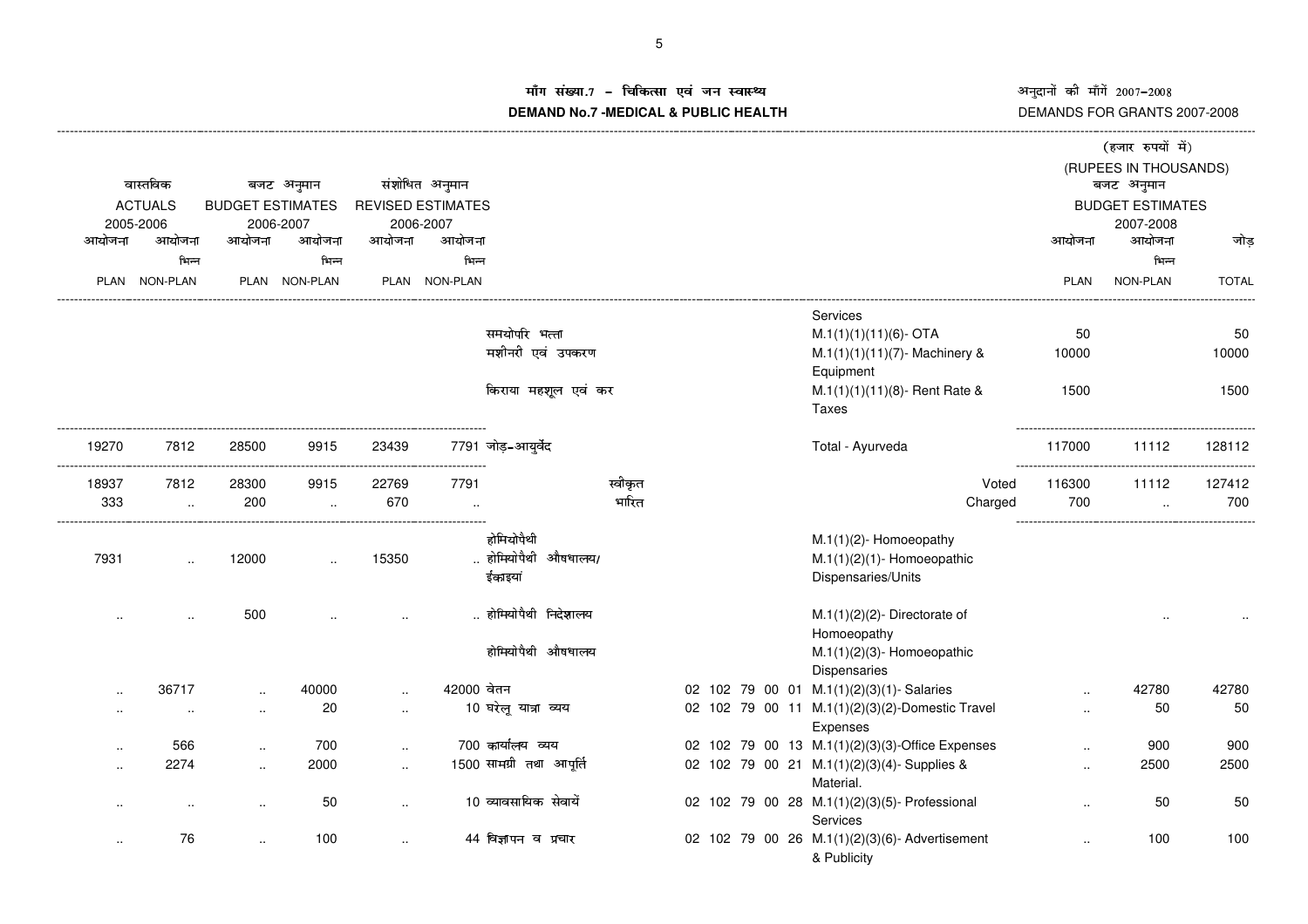### ाँग संख्या.7 – चिकित्सा एवं जन स्वास्थ्य<br>IAND N- 7 MEDIOAL 8 DUDLIOUEALTIL **DEMAND No.7 -MEDICAL & PUBLIC HEALTH**

|        |                                                |                         |               |                      |                          |                                                                                 |  |                                                                                                                                |             | (हजार रुपयों में)       |              |
|--------|------------------------------------------------|-------------------------|---------------|----------------------|--------------------------|---------------------------------------------------------------------------------|--|--------------------------------------------------------------------------------------------------------------------------------|-------------|-------------------------|--------------|
|        |                                                |                         |               |                      |                          |                                                                                 |  |                                                                                                                                |             | (RUPEES IN THOUSANDS)   |              |
|        | वास्तविक                                       |                         | बजट अनुमान    |                      | संशोधित अनुमान           |                                                                                 |  |                                                                                                                                |             | बजट अनुमान              |              |
|        | <b>ACTUALS</b>                                 | <b>BUDGET ESTIMATES</b> |               |                      | <b>REVISED ESTIMATES</b> |                                                                                 |  |                                                                                                                                |             | <b>BUDGET ESTIMATES</b> |              |
|        | 2005-2006                                      |                         | 2006-2007     |                      | 2006-2007                |                                                                                 |  |                                                                                                                                |             | 2007-2008               |              |
| आयोजना | आयोजना                                         | आयोजना                  | आयोजना        | आयोजना               | आयोजना                   |                                                                                 |  |                                                                                                                                | आयोजना      | आयोजना                  | जोड़         |
|        | भिन्न                                          |                         | भिन्न         |                      | भिन्न                    |                                                                                 |  |                                                                                                                                |             | भिन्न                   |              |
|        | PLAN NON-PLAN                                  |                         | PLAN NON-PLAN |                      | PLAN NON-PLAN            |                                                                                 |  |                                                                                                                                | <b>PLAN</b> | NON-PLAN                | <b>TOTAL</b> |
|        |                                                |                         |               |                      |                          | मशीनरी  तथा  उपकरण                                                              |  | 02 102 79 00 52 M.1(1)(2)(3)(7)-Machinery &<br>Equipment                                                                       |             |                         |              |
|        |                                                |                         |               |                      |                          | समयोपरि भत्ता                                                                   |  | 02 102 79 00 03 M.1(1)(2)(3)(8)- OTA                                                                                           |             |                         |              |
|        |                                                |                         |               |                      |                          | मजदूरी                                                                          |  | 02 102 79 00 02 M.1(1)(2)(3)(9)-Wages                                                                                          |             |                         |              |
|        | 597                                            | $\ddot{\phantom{a}}$    | 500           | $\ddot{\phantom{a}}$ |                          | 400 चिकित्सा उपचार                                                              |  | 02 102 79 00 06 M.1(1)(2)(3)(10)- Medical<br>Treatment                                                                         |             | 577                     | 577          |
|        | 40230<br>------------------------------------- |                         | 43370         |                      |                          | 44664 जोड़–होमियोपैथी                                                           |  | Total - Homoeopathic Dispensaries                                                                                              |             | 46957                   | 46957        |
| 466    | $\cdot$ .                                      | 500                     |               | 400                  |                          | दिल्ली होम्योपैथिक                                                              |  | 02 102 89 00 42 M.1(1)(2)(4)-Delhi Homoeopathic                                                                                |             |                         |              |
|        |                                                |                         |               |                      |                          | अनुसन्धान परिषद                                                                 |  | Research Council                                                                                                               |             |                         |              |
| $\sim$ | 600                                            | $\ddot{\phantom{a}}$    | 800           | $\ddotsc$            |                          | 760 होमियापैथीक संस्थानों को                                                    |  | $M.1(1)(2)(5)$ -Grant -in-aid to                                                                                               | 1500        | 800                     | 2300         |
|        |                                                |                         |               |                      |                          | सहायता अनुदान                                                                   |  | Homoeopathic Institutions                                                                                                      |             |                         |              |
| 927    | $\ddotsc$                                      | 1200                    |               | 350                  |                          | होमियापैथीक औषधालयों                                                            |  | $M.1(1)(2)(6)$ -Grant-in-aid to                                                                                                |             |                         |              |
|        |                                                |                         |               |                      |                          | को सहायता अनुदान                                                                |  | Homoeopathy Dispensaries.                                                                                                      |             |                         |              |
| 131    |                                                | 500                     |               | 171                  |                          | होमियोपैथी के अध्यापकों<br>एवं काय चिकित्सों के<br>लिए उच्चीकरण कार्यकम         |  | $M.1(1)(2)(7)$ -Professional<br>upgradation programme for Teachers<br>and physicians of Homoeopathy                            |             |                         |              |
|        |                                                | 100                     |               | 150                  |                          | स्नातक विघालयों के<br>अन्तर्गत होमियोपैथी<br>एवं भारतीय औषधि<br>पद्वति का विकास |  | 02 102 68 00 42 M.1(1)(2)(8)- Development of<br>Indian Systems of Medicines<br>and Homoeopathy Under<br>Graduate College (CSS) | 122         |                         | 122          |
|        |                                                | 20                      |               | 20                   |                          | (सी.एस.एस)<br>जैव चिकित्सा अवशिष्ट<br>प्रबंधन<br>अन्य प्रणालियां                |  | $M.1(1)(2)(9)$ - Bio Medical<br>Waste Management<br>M.1(1)(3)- Other Systems                                                   |             |                         |              |
| 1414   |                                                | 700                     |               | 1400                 |                          | दिल्ली भारतीय चिकित्सा<br>परिषद को सहायता                                       |  | 200 96 97 31 M.1(1)(3)(1)- Grant-in-aid to Delhi<br>Bhartiya Chikitsa Parishad                                                 |             |                         |              |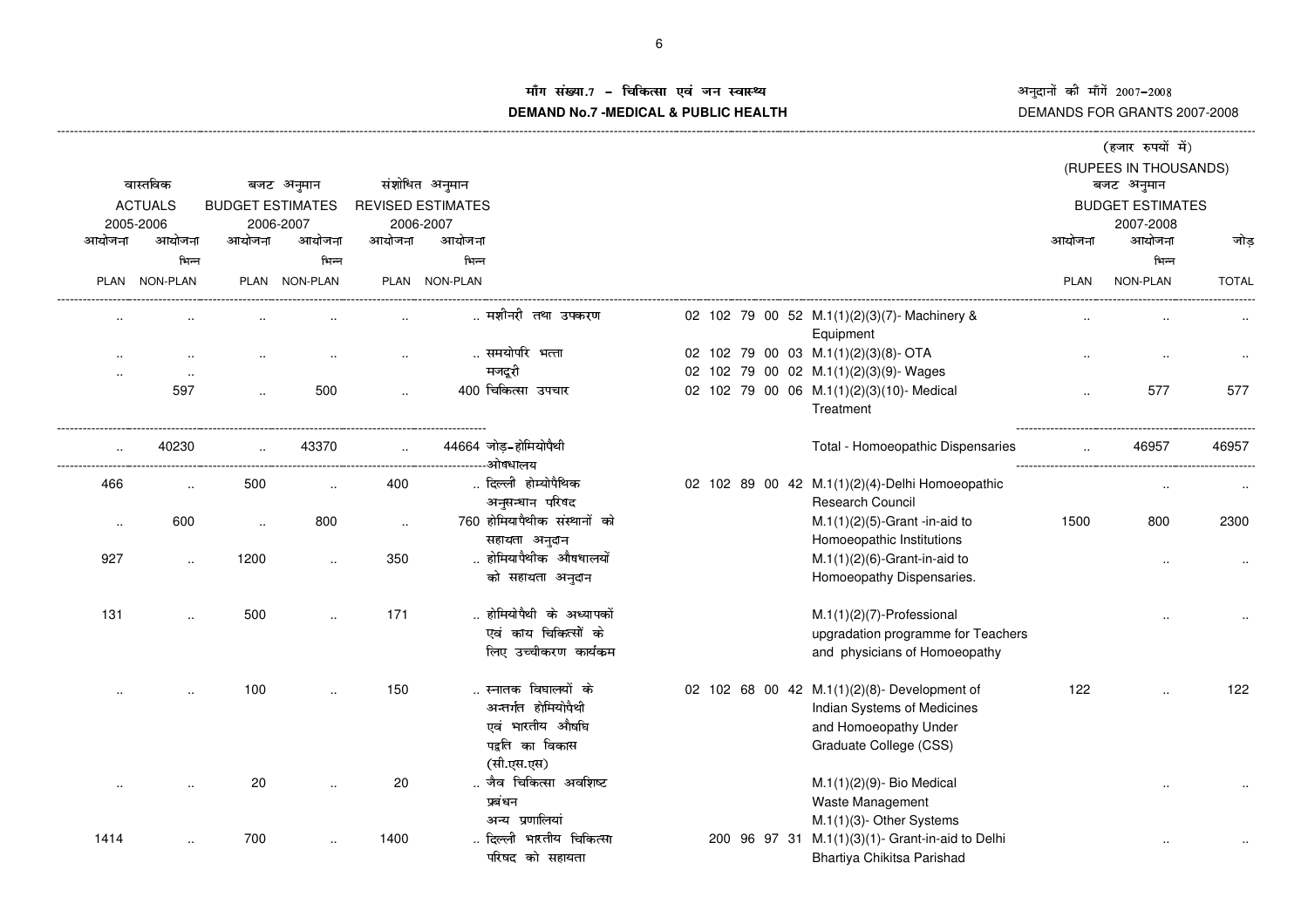# ाँग संख्या.7 – चिकित्सा एवं जन स्वास्थ्य<br>IAND N-7 MEDIOAL 8 DUDLIOUEALTIL **DEMAND No.7 -MEDICAL & PUBLIC HEALTH**

|        |                |                         |               |        |                          |                            |           |                                                    |        | (हजार रुपयों में)       |              |
|--------|----------------|-------------------------|---------------|--------|--------------------------|----------------------------|-----------|----------------------------------------------------|--------|-------------------------|--------------|
|        |                |                         |               |        |                          |                            |           |                                                    |        | (RUPEES IN THOUSANDS)   |              |
|        | वास्तविक       |                         | बजट अनुमान    |        | संशोधित अनुमान           |                            |           |                                                    |        | बजट अनुमान              |              |
|        | <b>ACTUALS</b> | <b>BUDGET ESTIMATES</b> |               |        | <b>REVISED ESTIMATES</b> |                            |           |                                                    |        | <b>BUDGET ESTIMATES</b> |              |
|        | 2005-2006      |                         | 2006-2007     |        | 2006-2007                |                            |           |                                                    |        | 2007-2008               |              |
| आयोजना | आयोजना         | आयोजना                  | आयोजना        | आयोजना | आयोजना                   |                            |           |                                                    | आयोजना | आयोजना                  | जोड          |
|        | भिन्न          |                         | भिन्न         |        | भिन्न                    |                            |           |                                                    |        | भिन्न                   |              |
|        | PLAN NON-PLAN  |                         | PLAN NON-PLAN |        | PLAN NON-PLAN            |                            |           |                                                    | PLAN   | NON-PLAN                | <b>TOTAL</b> |
|        |                |                         |               |        |                          | अनुदान                     |           |                                                    |        |                         |              |
|        |                |                         |               |        |                          | सार्वजनिक स्वास्थ्य        | 06        | M.1(2)- Public Health                              |        |                         |              |
|        |                |                         |               |        |                          | रोगों का बचाव एवं          | 06 104    | $M.1(2)(1)$ - Pervention and                       |        |                         |              |
|        |                |                         |               |        |                          | नियंत्रण                   | 06        | 104 00 00 01 control of diseases                   |        |                         |              |
|        |                | 5000                    |               | 9500   |                          | खाद्य एवं औषधि             |           | 06 103 00 00 31 M.1(2)(1)(1)- Financial assistance | 9500   |                         | 9500         |
|        |                |                         |               |        |                          | परीक्षण प्रयोगशालाओं       |           | to Food & Drug Testing                             |        |                         |              |
|        |                |                         |               |        |                          | को वित्तीय सहायता          |           | Laboratories (CSS)                                 |        |                         |              |
|        |                |                         |               |        |                          | (सी.एस.एस)                 |           |                                                    |        |                         |              |
|        |                |                         |               |        |                          | प्रशिक्षण                  |           | $M.1(2)(2)$ - Training                             |        |                         |              |
|        |                |                         |               | 335    |                          | सेवाकाल पुर्नदिशा-निर्देश  |           | $M.1(2)(2)(1)$ - Reorientation                     | 234    |                         | 234          |
|        |                |                         |               |        |                          | प्रशिक्षण कार्यकम          |           | in-service training programme                      |        |                         |              |
|        |                |                         |               |        |                          | (सी.एस.एस)                 |           | (CSS)                                              |        |                         |              |
|        |                |                         |               |        |                          | चिकित्सा शिक्षा, प्रशिक्षण | 05        | M.1(3)- Medical Education,                         |        |                         |              |
|        |                |                         |               |        |                          | एवं अनुसंधान               |           | Training & Research                                |        |                         |              |
|        |                |                         |               |        |                          | आयुर्वेद                   | 05 101    | $M.1(3)(1)$ - Ayurveda                             |        |                         |              |
| 1584   |                |                         |               |        |                          | सहायता अनुदान              |           | 05 101 88 00 42 M.1(3)(1)(1)- Grant-in-aid(CSS)    |        |                         |              |
|        |                |                         |               |        |                          | (सी.एस.एस.)                |           |                                                    |        |                         |              |
|        |                |                         |               |        |                          | आयुष संस्थानों/कालेजों     |           | $M.1(3)(1)(2)$ - Development and                   |        |                         |              |
|        |                |                         |               |        |                          | का विकास एवं               |           | upgradation of AYUSH Institutions/                 |        |                         |              |
|        |                |                         |               |        |                          | उच्चीकरण                   |           | Colleges.                                          |        |                         |              |
|        |                | 10000                   |               | 15000  |                          | सहायता अनुदान              |           | $M.1(3)(1)(2)(1)$ - Grant-in-aid(CSS)              | 15000  |                         | 15000        |
|        |                |                         |               |        |                          | (सी.एस.एस.)                |           |                                                    |        |                         |              |
|        |                |                         |               | 1400   |                          | आयुश औषधालयों को           |           | $M.1(3)(1)(2)(2)$ - Essential medicines            | 1400   |                         | 1400         |
|        |                |                         |               |        |                          | आवश्यक औषधियां             |           | to AYUSH Dispenseries (CSS)                        |        |                         |              |
|        |                |                         |               |        |                          | (सी.एस.एस.)                |           |                                                    |        |                         |              |
|        |                |                         |               |        |                          | अन्य प्रणालियां            | 05 200    | M.1(3)(2)- Other Systems                           |        |                         |              |
|        |                |                         |               |        |                          | सूचना तकनिकी का            | 05 200 94 | $M.1(3)(2)(1)$ - Implementation of                 |        |                         |              |
|        |                |                         |               |        |                          | कार्यान्वयन                |           | <b>Information Technology</b>                      |        |                         |              |
|        |                |                         |               | 205    |                          | आ.यू.तिब्बिया कालेज        |           | 05 200 94 99 31 M.1(3)(2)(1)(1)- Grant-in-aid to   | 205    |                         | 205          |
|        |                |                         |               |        |                          |                            |           |                                                    |        |                         |              |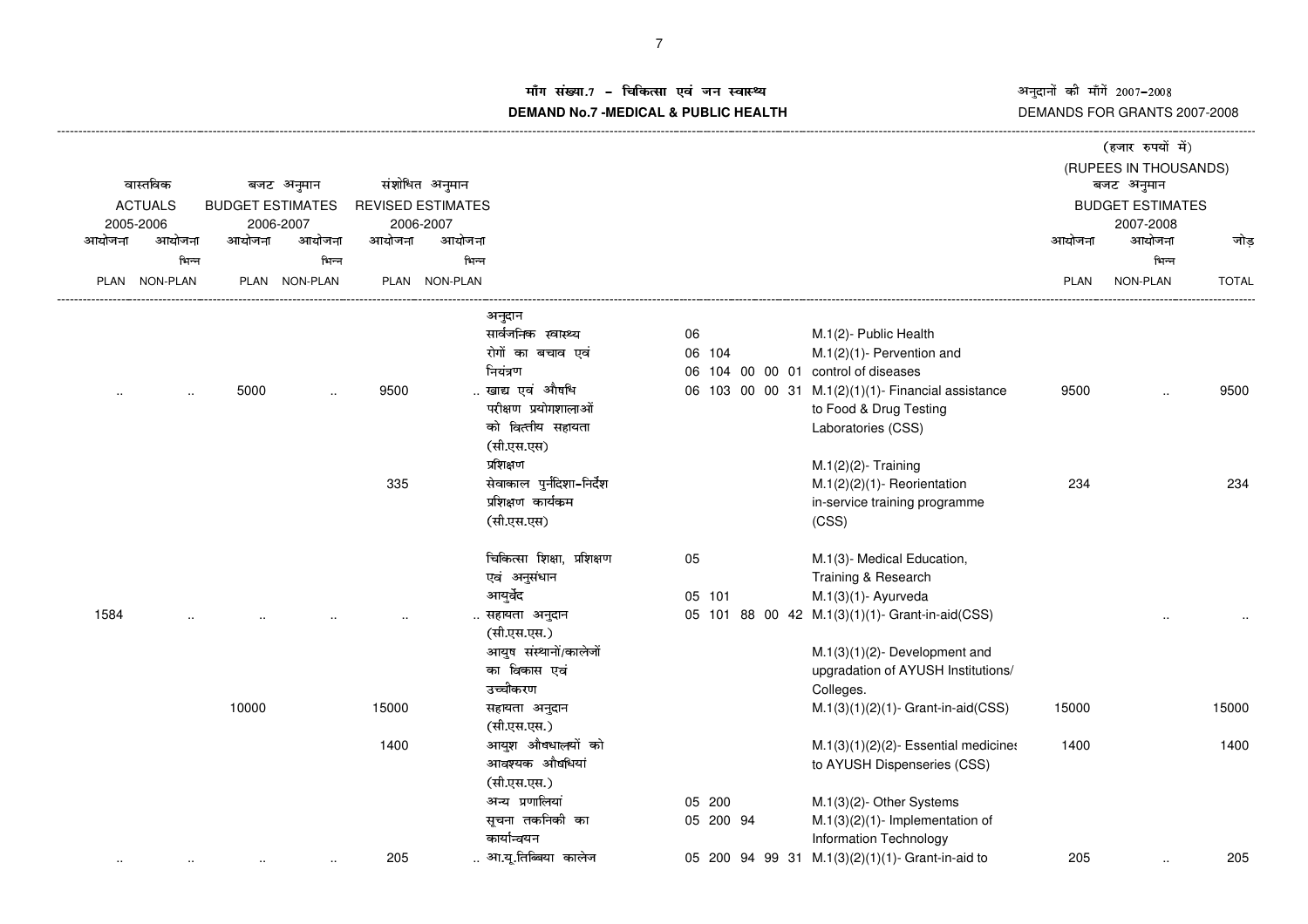---------------------------------------------------------

# म संख्या.7 – चिकित्सा एवं जन स्वास्थ्य<br>IAND N- 7 MEDIOAL 8 DUDLIOUEALTIL **DEMAND No.7 -MEDICAL & PUBLIC HEALTH**

----------------------------------------------------------------------------------------------------------------------------------------------------------------------------------------------------------------------------------------------------------------------------------------------

|        |                |                         |                      |                                 |                          |                                                                                                                                                            |                                                                                                                                                                                                           |             | (हजार रुपयों में)       |              |
|--------|----------------|-------------------------|----------------------|---------------------------------|--------------------------|------------------------------------------------------------------------------------------------------------------------------------------------------------|-----------------------------------------------------------------------------------------------------------------------------------------------------------------------------------------------------------|-------------|-------------------------|--------------|
|        |                |                         |                      |                                 |                          |                                                                                                                                                            |                                                                                                                                                                                                           |             | (RUPEES IN THOUSANDS)   |              |
|        | वास्तविक       |                         | बजट अनुमान           |                                 | संशोधित अनुमान           |                                                                                                                                                            |                                                                                                                                                                                                           |             | बजट अनुमान              |              |
|        | <b>ACTUALS</b> | <b>BUDGET ESTIMATES</b> |                      |                                 | <b>REVISED ESTIMATES</b> |                                                                                                                                                            |                                                                                                                                                                                                           |             | <b>BUDGET ESTIMATES</b> |              |
|        | 2005-2006      |                         | 2006-2007            |                                 | 2006-2007                |                                                                                                                                                            |                                                                                                                                                                                                           |             | 2007-2008               |              |
| आयोजना | आयोजना         | आयोजना                  | आयोजना               | आयोजना                          | आयोजना                   |                                                                                                                                                            |                                                                                                                                                                                                           | आयोजना      | आयोजना                  | जोड          |
|        | भिन्न          |                         | भिन्न                |                                 | भिन्न                    |                                                                                                                                                            |                                                                                                                                                                                                           |             | भिन्न                   |              |
|        | PLAN NON-PLAN  |                         | PLAN NON-PLAN        |                                 | PLAN NON-PLAN            |                                                                                                                                                            |                                                                                                                                                                                                           | <b>PLAN</b> | NON-PLAN                | <b>TOTAL</b> |
|        |                |                         |                      |                                 |                          | को सहायता अनुदान                                                                                                                                           | A & U Tibbia College (CSS)                                                                                                                                                                                |             |                         |              |
|        |                |                         |                      |                                 |                          |                                                                                                                                                            |                                                                                                                                                                                                           |             |                         |              |
| 31723  | 48642          | 59020                   | 54085                | 67720                           |                          | 53215 जोड़-मुख्य शीर्ष "2210"                                                                                                                              | TOTAL - MAJOR HEAD"2210"                                                                                                                                                                                  | 144961      | 58869                   | 203830       |
| 31390  | 48642          | 58820                   | 54085                | 67050                           | 53215                    | स्वीकृत                                                                                                                                                    | Voted                                                                                                                                                                                                     | 144261      | 58869                   | 203130       |
| 333    | $\ddotsc$      | 200                     | $\sim$               | 670                             |                          | भारित                                                                                                                                                      | Charged                                                                                                                                                                                                   | 700         | $\ldots$                | 700          |
| 31723  | 48642          | 59020                   | 54085                | 67720                           |                          | 53215 जोड़-राजस्व भागः                                                                                                                                     | TOTAL - REVENUE SECTION                                                                                                                                                                                   | 144961      | 58869                   | 203830       |
| 31390  | 48642          | 58820                   | 54085                | 67050                           | 53215                    | स्वीकृत                                                                                                                                                    | Voted                                                                                                                                                                                                     | 144261      | 58869                   | 203130       |
| 333    | $\ldots$       | 200                     | $\ddot{\phantom{a}}$ | 670                             | $\ddot{\phantom{a}}$     | भारित                                                                                                                                                      | Charged                                                                                                                                                                                                   | 700         | $\ddot{\phantom{a}}$    | 700          |
|        |                | 82000                   |                      | 103000                          |                          | पूंजी भाग<br>मुख्य शीर्ष "4210"<br>चिकित्सा एवं जन<br>स्वास्थ्य पर पूंजी परिव्यय<br>ाहरी स्वास्थ्य सेवाएं<br>अन्य स्वास्थ्य सेवाएं<br>खेडा डाबर में राजकीय | <b>CAPITAL SECTION</b><br>MAJOR HEAD "4210"<br>MM.1-Capital Outlay on Medical<br>and Public Health<br>MM.1(1)-Urban Health Services<br>MM.1(1)(1)-Other Health Schemes<br>MM.1(1)(1)(1)-Rajkiya Ayurvedic | 300000      |                         | 300000       |
|        |                |                         |                      |                                 |                          | आर्युवेदिक संस्थान                                                                                                                                         | Sansthan at Khera Dabur                                                                                                                                                                                   |             |                         |              |
|        |                | 7000                    |                      | 7000                            |                          | आ.एवं यू. तिब्बिया<br>कालेज का जीर्णोद्गार                                                                                                                 | MM.1(1)(1)(2)-Renovation of A&U<br><b>Tibiya College</b>                                                                                                                                                  | 25000       |                         | 25000        |
|        |                | 2000                    |                      |                                 |                          | औषधीय बाग का विकास                                                                                                                                         | $MM.1(1)(1)(3)$ -Development of<br><b>Medicinal Garden</b>                                                                                                                                                |             |                         |              |
|        |                | 91000                   |                      | 110000<br>_____________________ |                          | जोड़-मुख्य शीर्ष "4210"                                                                                                                                    | TOTAL-MAJOR HEAD "4210"                                                                                                                                                                                   | 325000      |                         | 325000       |
|        |                | 91000                   |                      | 110000                          |                          | जोड़-पूंजी भाग                                                                                                                                             | TOTAL - CAPITAL SECTION                                                                                                                                                                                   | 325000      |                         | 325000       |
|        |                |                         |                      |                                 |                          |                                                                                                                                                            |                                                                                                                                                                                                           |             |                         |              |

------------------------------------------------------------------------------------------------------